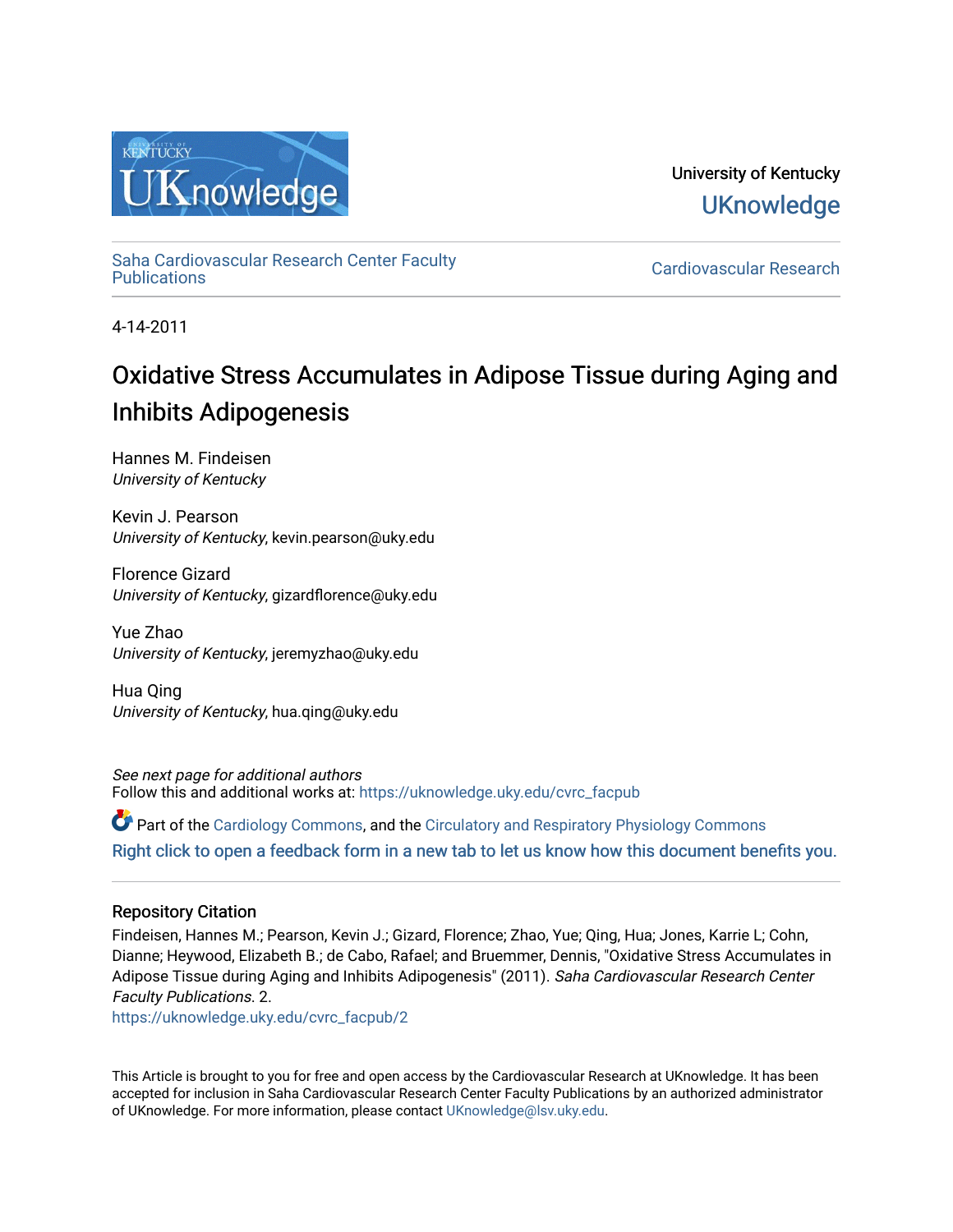## Oxidative Stress Accumulates in Adipose Tissue during Aging and Inhibits Adipogenesis

Digital Object Identifier (DOI) http://dx.doi.org/10.1371/journal.pone.0018532

## Notes/Citation Information

Published in PLoS One, v. 6, no. 4, p. 18532.

© 2011 Findeisen et al. This is an open-access article distributed under the terms of the Creative Commons Attribution License, which permits unrestricted use, distribution, and reproduction in any medium, provided the original author and source are credited.

## Authors

Hannes M. Findeisen, Kevin J. Pearson, Florence Gizard, Yue Zhao, Hua Qing, Karrie L Jones, Dianne Cohn, Elizabeth B. Heywood, Rafael de Cabo, and Dennis Bruemmer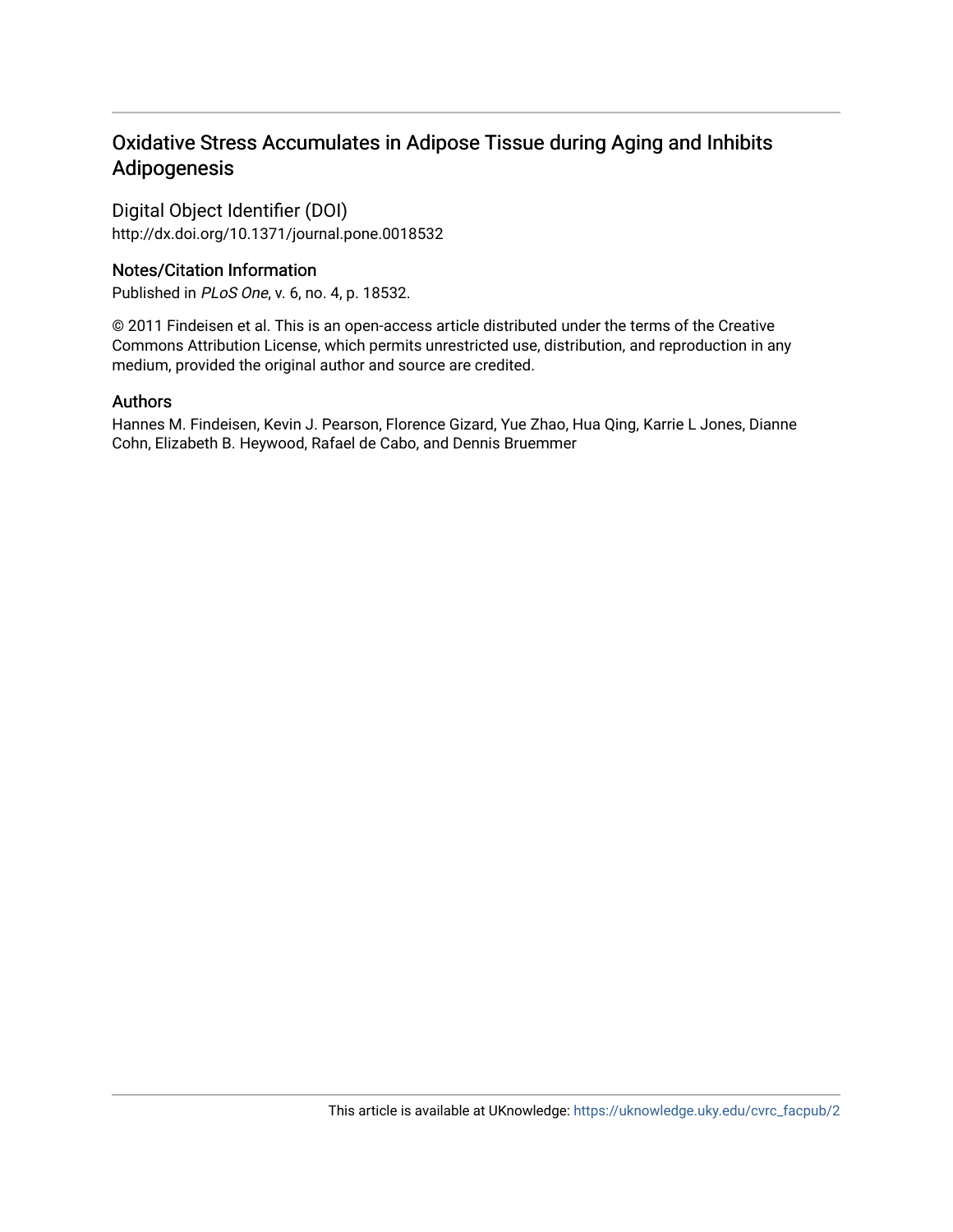# Oxidative Stress Accumulates in Adipose Tissue during Aging and Inhibits Adipogenesis

## Hannes M. Findeisen<sup>1</sup>, Kevin J. Pearson<sup>2</sup>, Florence Gizard<sup>1</sup>, Yue Zhao<sup>1,2</sup>, Hua Qing<sup>1</sup>, Karrie L. Jones<sup>1</sup>, Dianne Cohn<sup>1</sup>, Elizabeth B. Heywood<sup>1</sup>, Rafael de Cabo<sup>3</sup>, Dennis Bruemmer<sup>1,2</sup>\*

1 Saha Cardiovascular Research Center, University of Kentucky College of Medicine, Lexington, Kentucky, United States of America, 2 Graduate Center for Nutritional Sciences, University of Kentucky College of Medicine, Lexington, Kentucky, United States of America, 3 Laboratory of Experimental Gerontology, National Institute on Aging, National Institutes of Health, Baltimore, Maryland, United States of America

#### Abstract

Aging constitutes a major independent risk factor for the development of type 2 diabetes and is accompanied by insulin resistance and adipose tissue dysfunction. One of the most important factors implicitly linked to aging and age-related chronic diseases is the accumulation of oxidative stress. However, the effect of increased oxidative stress on adipose tissue biology remains elusive. In this study, we demonstrate that aging in mice results in a loss of fat mass and the accumulation of oxidative stress in adipose tissue. In vitro, increased oxidative stress through glutathione depletion inhibits preadipocyte differentiation. This inhibition of adipogenesis is at least in part the result of reduced cell proliferation and an inhibition of  $G_1 \rightarrow S_1$  phase transition during the initial mitotic clonal expansion of the adipocyte differentiation process. While phosphorylation of the retinoblastoma protein (Rb) by cyclin/cdk complexes remains unaffected, oxidative stress decreases the expression of S-phase genes downstream of Rb. This silencing of S phase gene expression by increased oxidative stress is mediated through a transcriptional mechanism involving the inhibition of E2F recruitment and transactivation of its target promoters. Collectively, these data demonstrate a previously unrecognized role of oxidative stress in the regulation of adipogenesis which may contribute to age-associated adipose tissue dysfunction.

Citation: Findeisen HM, Pearson KJ, Gizard F, Zhao Y, Qing H, et al. (2011) Oxidative Stress Accumulates in Adipose Tissue during Aging and Inhibits Adipogenesis. PLoS ONE 6(4): e18532. doi:10.1371/journal.pone.0018532

Editor: Jeffrey M. Gimble, Pennington Biomedical Research Center, United States of America

Received November 18, 2010; Accepted March 11, 2011; Published April 14, 2011

Copyright: © 2011 Findeisen et al. This is an open-access article distributed under the terms of the Creative Commons Attribution License, which permits unrestricted use, distribution, and reproduction in any medium, provided the original author and source are credited.

Funding: These studies were supported by the American Diabetes Association (ADA Award No.: 1-09-CD-02), the National Institutes of Health COBRE on Obesity and Cardiovascular Diseases (P20 RR021954) and in part by the Intramural Research Program of the NIA, NIH. The funders had no role in study design, data collection and analysis, decision to publish, or preparation of the manuscript.

Competing Interests: The authors have declared that no competing interests exist.

\* E-mail: Dennis.Bruemmer@uky.edu

#### Introduction

The prevalence of type 2 diabetes is increasing annually, which is thought to be due to physical inactivity, obesity, population growth, and aging [1,2]. In particular the increased prevalence of obesity has been recognized as a major risk factor for type 2 diabetes [3]. However, according to recent estimates, the number of patients with type 2 diabetes will more than double by 2030, even if the prevalence of obesity remains constant [4]. Currently more than half of the 20 million U.S. adults with type 2 diabetes are above age 60, and the largest increase in type 2 diabetes prevalence is expected in the elderly [1,5,6]. Considering this evidence, it has been estimated that by 2050 there will be an additional 18 million people with type 2 diabetes in the U.S. alone as a result of increased longevity [7].

While the mechanisms underlying the relationship between obesity and type 2 diabetes are beginning to emerge [8,9], the link between aging and type 2 diabetes remains elusive. A decline in glucose tolerance as part of human aging was first noted in 1921 [10], and diminished insulin sensitivity is now recognized as a primary cause of the age-related impairment in glucose metabolism [11,12]. One of the hallmarks of both physiological aging and genetic forms of premature aging is the loss of insulin sensitive subcutaneous adipose tissue [13,14]. This age-related decline in

subcutaneous fat depot size is thought to be due to altered replication and differentiation of preadipocytes [15,16,17,18]. The consequence of this adipose tissue dysfunction is the redistribution of fat from subcutaneous depots not only to intra-abdominal visceral depots but also to ectopic sites including muscle and liver [19,20,21]. Since impaired adipogenesis and ectopic lipid accumulation are closely related to insulin resistance [22,23], a deterioration of adipose tissue function with aging is likely to contribute to impaired glucose homeostasis. However, the mechanisms governing age-related adipose tissue dysfunction and the limited regenerative capacity of adipose tissue remain to be elucidated.

One of the key hypotheses postulated as the cause for both organismal aging and age-related chronic diseases is the accumulation of oxidative stress [24]. Reactive oxygen species (ROS) accumulating over a lifetime can inflict direct cellular damage and influence various signaling pathways and transcriptional programs regulating key development processes including proliferation, differentiation, senescence, and apoptosis [25]. In addition to the accumulation of oxidative damage during a life span, aging is directly associated with an impaired antioxidant defense mechanism. For example, levels of glutathione (GSH), one of the most important cellular antioxidant defense mechanisms, decline during aging in humans and mice, accompanied by various age-related pathologies [26,27,28,29]. Although increased

PLoS one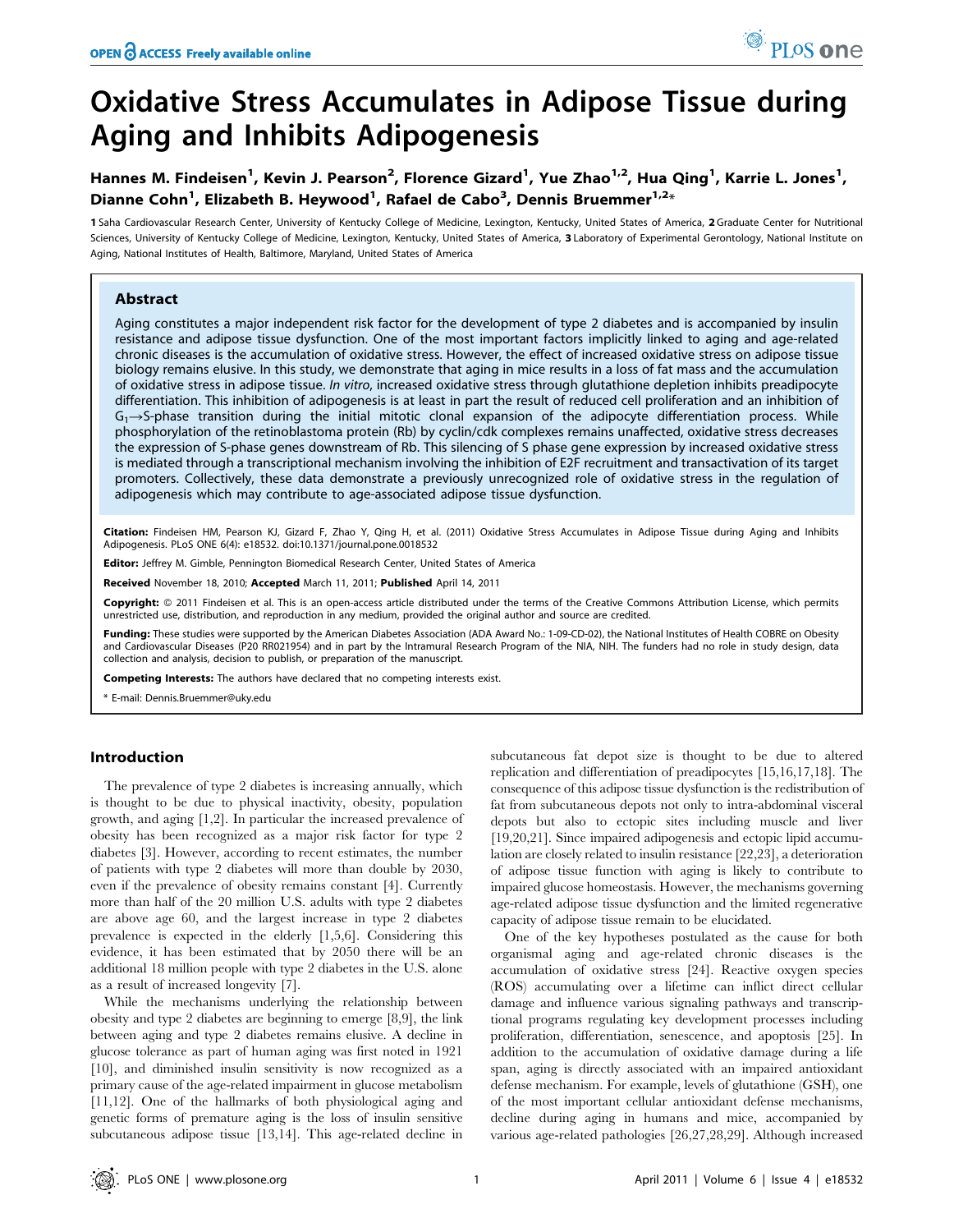ROS production has been documented in adipose tissue of premature aging syndromes [30] and is associated with altered glucose homeostasis [31], it remains unknown whether oxidative stress accumulates during physiologic aging and alters adipose tissue biology.

In the present study, we demonstrate that aging in mice results in a loss of adipose tissue mass and the accumulation of oxidative stress. We further establish that increased oxidative stress inhibits the differentiation of preadipocytes by preventing their mitotic clonal expansion and entry into S-phase of the cell cycle. The molecular mechanism underlying this inhibition of cell cycle progression by oxidative stress involves a transcriptional repression of E2F target genes.

#### Materials and Methods

#### Ethics statement

All procedures were performed in accordance with approved institutional protocols and were approved by the Institutional Animal Care and Use Committee of the National Institute on Aging (277-LEG-2010) and the University of Kentucky (00767M2004).

#### Cell culture

3T3-L1 preadipocytes (ZenBio) were maintained in DMEM supplemented with 10% newborn calf serum. Cell differentiation was induced using a standard protocol [32]. Briefly, two-day post confluent cells were treated with  $1 \mu M$  dexamethasone, 0.5 mM Isobutylmethylxanthine, 10 mg/ml insulin and 10% fetal bovine serum (FBS) for two days, followed by treatment with 10% FBS and insulin for two additional days. Finally, the medium supplemented with 10% FBS was renewed every other day. Lbuthionine-(S,R)-sulfoximine (BSO, Sigma) was dissolved in diH2O and filtered before use in cell culture. Cells were treated with BSO after reaching confluence to day 2 or day 7 of differentiation, as indicated.

#### Isolation and differentiation of stromal vascular cells from subcutaneous adipose tissue

Subcutaneous inguinal white adipose tissue was isolated from eight week old C57BL/6 mice, pooled, and minced in HEPESbuffered DMEM (Invitrogen) supplemented with 10 mg/ml fatty acid poor BSA (Sigma). Samples were incubated for 60 min with 0.03 mg/ml Liberase 3 (Roche) at  $37^{\circ}$ C on an orbital shaker. The solution was passed through a sterile  $100 \mu m$  nylon mesh and centrifuged at 500 g for 10 min. The cell pellet was resuspended in 5 ml erythrocyte lysis buffer, incubated for 5 min at room temperature, and centrifuged at 500 g for 5 min. Cells were resuspended in DMEM with 10% fetal bovine serum, counted, and plated on 12-well plates at a density of  $1\times10^5$  cells/well. Two days after reaching confluence, cells were differentiated using adipocyte basal medium (ZenBio) and a standard differentiation protocol.

#### Detection of oxidative stress

Twenty four hours after initiation of differentiation cells were washed twice with PBS and incubated with  $10 \mu M$  2',7'dichlorofluorescin diacetate (H<sub>2</sub>DCFDA) for 30 min at 37 $\mathrm{^{\circ}C}$ . Cells were washed again with PBS and collected for FACS analysis. Cells were analyzed at excitation/emission wavelengths of 488/525 nm using a FACSCalibur sorting system (Becton Dickinson).

#### GSH/GSSG-assay

GSH/GSSG-ratio was analyzed in epididymal adipose tissue using the Bioxytech GSH/GSSG-412 kit (Oxis Research). Tissue

was homogenized by sonication with or without the thiolscavenging reagent 1-methyl-2-vinylpyridinium trifluoromethanesulfonate (M2VP). Samples were deproteinized with an equal volume of 10% metaphosphoric acid, centrifuged, and the supernatant was analyzed for GSH and GSSG concentrations using a spectrophotometer at 412 nm over 3 min. Concentrations were calculated by comparison to GSSG standards and normalized to protein content. GSH/GSSG-ratio was calculated using the following formula: (total GSH – 2GSSG)/GSSG.

#### Oil red O staining

On day 7 of differentiation cells were washed with PBS and fixed for 10 min in 10% formalin. Oil-red-O (0.5% in isopropanol) was diluted with water (3:2), filtered, and incubated with fixed cells for 2 h at room temperature. Cells were washed, and Oil-red-O was extracted with isopropanol for quantification using a spectrophotometer at 510 nm.

#### Cell cycle analysis

Twenty four hours after initiation of differentiation cells were fixed for 30 min in ice cold 70% ethanol. Cells were centrifuged and resuspended in PBS supplemented with  $40 \mu g/ml$  RNase. After incubation for 30 min at  $37^{\circ}$ C cells were centrifuged again and resuspended in PBS containing  $50 \mu g/ml$  propidium iodide. Cell cycle distribution was analyzed by FACS using a FACSCalibur sorting system (Becton Dickinson).

#### Cell proliferation assays

To measure the proliferative capacity of preadipocytes during the mitotic clonal expansion cells were counted at day 0 and day 3 of the differentiation process using a hemocytometer. In addition, proliferation was assessed by analyzing cell division using 5(6) carboxyfluorescein diacetate N-succinimidyl ester (CFSE). Two day confluent cells were stained with  $0.5 \mu M/l$  CFSE for 10 min at  $37^{\circ}$ C and washed in PBS. One cell plate was immediately fixed in 10% formalin and stored in 80% ethanol until FACS analysis to determine the baseline fluorescence. The remaining cells were subjected to the differentiation protocol and analyzed for CFSE content after three days by FACS [33].

#### RNA isolation and quantitative real-time RT-PCR

RNA was isolated and reverse transcribed as described [34]. Quantitative real-time PCR analysis of target gene expression was performed using an iCycler and SYBR Green I system (Bio-Rad) as described [34]. Each sample was analyzed in triplicate and normalized to mRNA expression of the house-keeping gene TFIIB. The following primer sequences were used: MCM7 (forward: 5'-TGTGGGGCAGAGACCTAC-3' and reverse: 5'-CTGGGCAATCCTTGTGTT-3'), cyclin A2 (forward: 5'-CGC-AGCAGAAGCTCAAGAC-3' and reverse: 5'-CTTGCTGCGG-GTAAAGAGAC-3'), aP-2 (forward: 5'-GGCCAAGCCCAACA-TGATC-3' and reverse: 5'-CACGCCCAGTTTGAAGGAAA-3') and TFIIB (forward: 5' -CTCTCCCAAGAGTCACATGTC-C-3' and reverse: 5'-CAATAACTCGGTCCCCTACAAC-3').

#### Western blotting

Western Blotting was performed as described previously [35] using the following antibodies: p21 ab7960 (Abcam), p27<sup>Kip1</sup> ab7961 (Abcam), MCM7 sc-9966 (Santa Cruz), CyclinA ab38 (Abcam), GAPDH sc-25778 (Santa Cruz), Phospho-Rb (Ser807/ 811) 9308S (Cell Signaling), E2F1 sc-193 (Santa Cruz).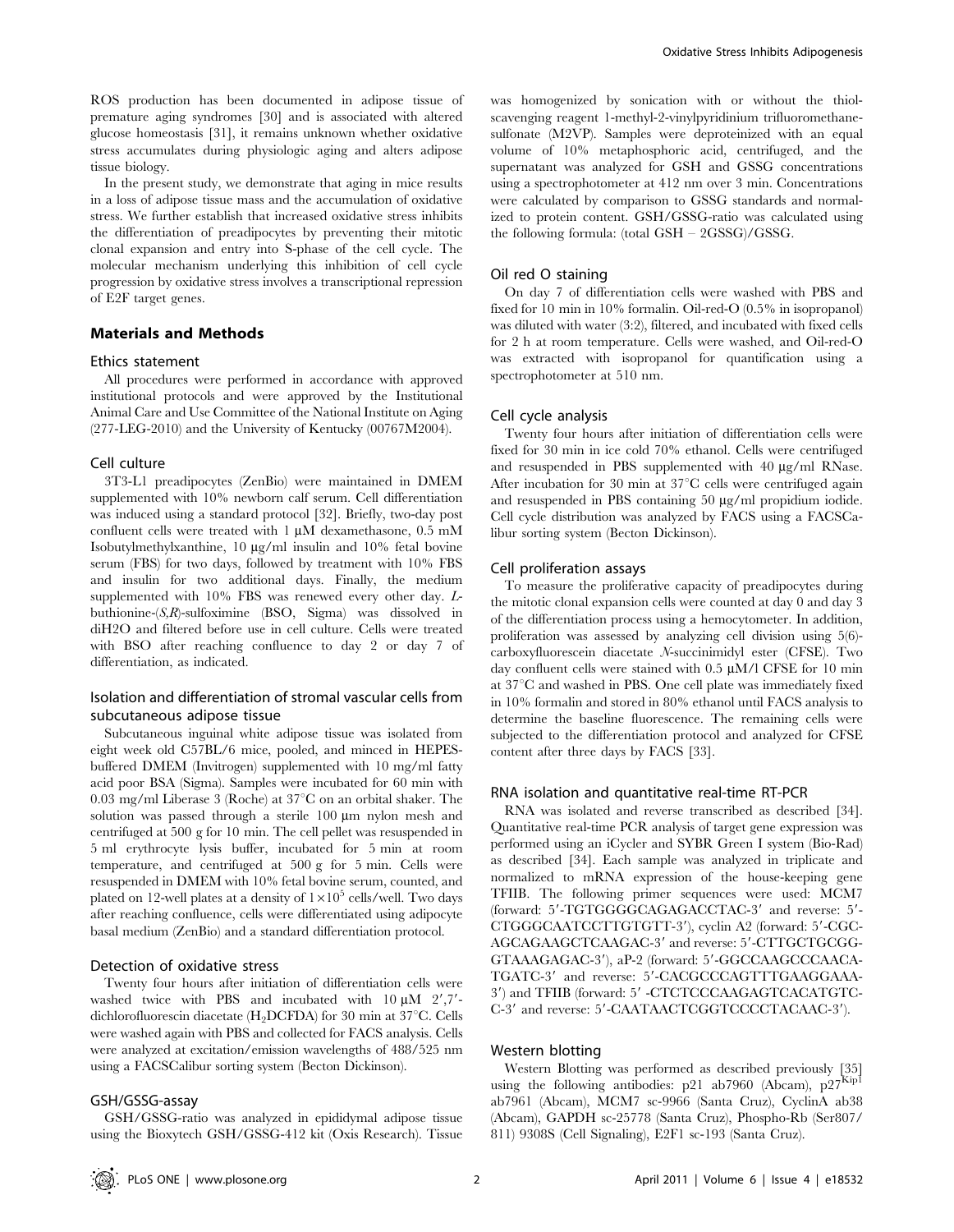#### Transient transfections

3T3-L1 preadipocytes were seeded in 6-well plates and transfected two days after reaching confluence. Transient transfections were performed using Lipofectamine 2000 (Invitrogen) and 1.5 mg DNA of a luciferase reporter plasmid driven by the full length MCM7 promoter [36]. Transfection efficiency was normalized to renilla luciferase activities generated by cotransfection with 1.5 ng/well pRL-CMV (Promega). After 4 h the medium was changed to standard differentiation medium. Luciferase activity was assayed 24 h after initiation of differentiation using a Dual Luciferase Reporter Assay System (Promega).

#### Chromatin immunoprecipitation assays

Chromatin immunoprecipitation (ChIP) assays were performed using the Magnify-ChIP-System (Invitrogen). Two day confluent stromal vascular cells were stimulated with standard differentiation medium. Cells were harvested at the indicated time points and soluble chromatin was prepared. Chromatin was immunoprecipitated using an antibody  $(5 \ \mu g)$  directed against E2F-1 (sc-193X, Santa Cruz) or control IgG (provided in the ChIP-kit). Final DNA extractions were PCR-amplified using the following primer pairs that cover the E2F-1 consensus site in the MCM7-promoter: forward: 5'-CGCTTTAAGAAACACTCCTCCCACAC-3' and reverse: 5'-GCCAGCCCCTAACTTTAACCAATCAATG-3'.

#### Aging cohort

Male C57BL/6 mice were obtained from The Jackson Laboratory at 6 weeks of age and allowed to age normally at the National Institute on Aging in Baltimore, MD according to approved animal protocols and NIH guidelines. The mice were housed in an



Figure 1. Aging is associated with decreased fat mass and increased oxidative stress in mice. A-C: Body weight and body composition were analyzed in C57BL/6 mice fed a regular chow diet at the indicated age ( $n = 10$  for each age group except  $n = 9$  and 8 for 24 and 29 month, respectively, due to differences in longevity). D: GSH/GSSG-ratio was measured in epididymal adipose tissue of 2 month  $(n=7)$  and 26-month old (n = 5) mice. All results are presented as mean  $\pm$  SEM (\* p<0.05 vs. 12 month in A–C or 2 month in D). doi:10.1371/journal.pone.0018532.g001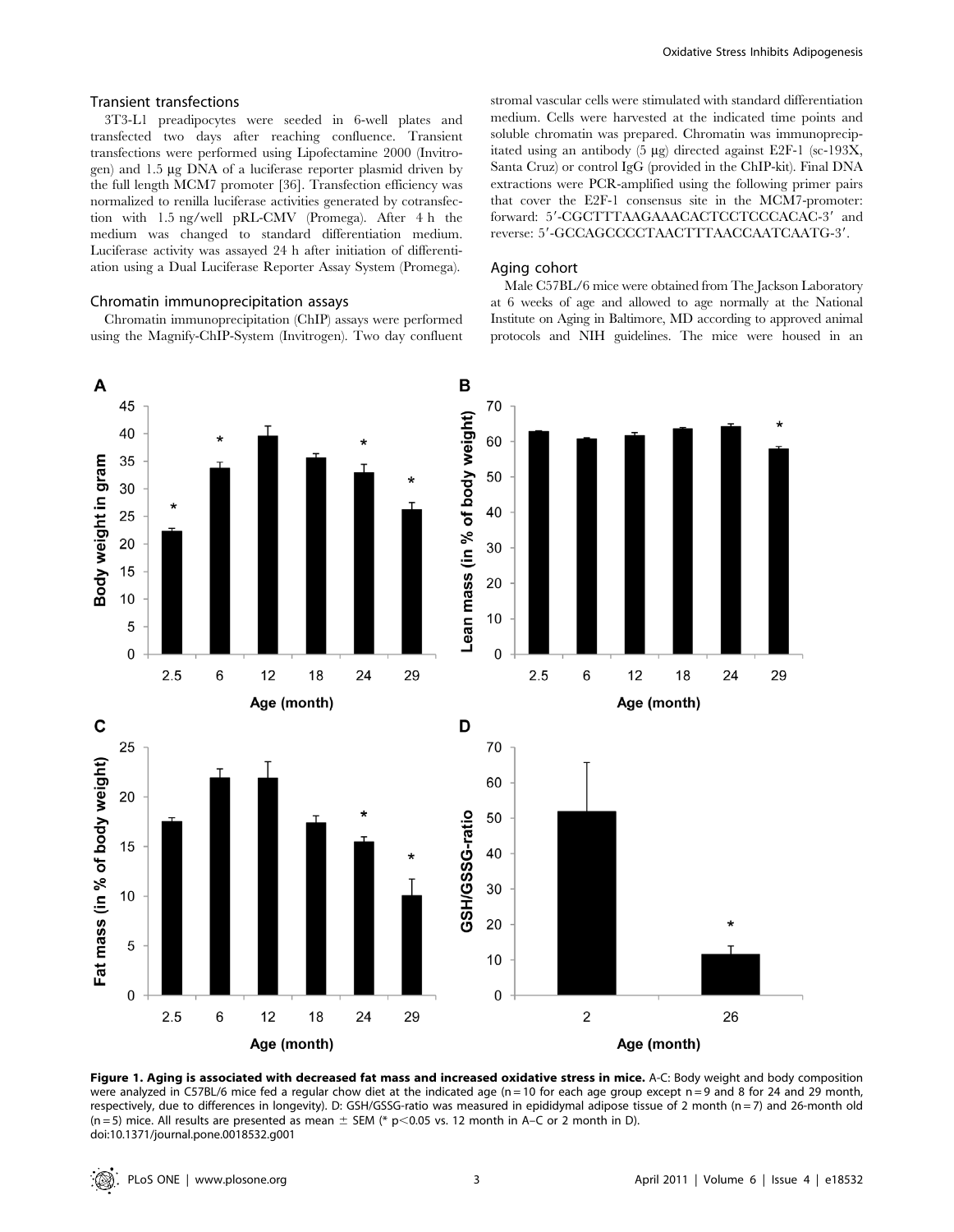environmentally-controlled vivarium maintained between 68-72°F with unlimited access to food (Diet 2018; Harlan Teklad) and water under a controlled photoperiod (12 hr light; 12 hr dark).

#### Body composition

Measurements of fat mass in C57BL/6 mice aged 2.5–29 months were acquired as part of a cross-sectional study by nuclear magnetic resonance using the Minispec LF90 (Bruker Optics).

#### **Statistics**

ANOVAs using one-way or two-way ANOVA with Bonferroni's  $t$  test for post hoc analysis and paired or unpaired  $t$  test were performed for statistical analysis as appropriate. Data were



Figure 2. BSO treatment inhibits adipogenesis. A and B: Confluent 3T3-L1 cells were treated with different doses of BSO for 2 days and induced to differentiate. BSO treatment was continued until day 7 of differentiation. Differentiated cells were stained with Oil-red-O and absorbance was measured at 510 nm using a spectrophotometer. C: Confluent 3T3-L1 cells were treated with 100 µM BSO for 2 days and induced to differentiate. BSO treatment was continued until day 7 of differentiation. On day 7 mRNA was harvested and aP-2 expression was analyzed by real-time RT-PCR. D: Confluent subcutaneous stromal vascular cells were treated with 10 µM BSO. After 2 days cells were induced to differentiate and treated with BSO until day 7 of differentiation. On day 7 mRNA was harvested and aP-2 expression was analyzed. E: 3T3-L1 cells were treated with 100 µM BSO for 2 days and induced to differentiate. BSO treatment was continued until day 2 or day 7 of differentiation as indicated. On day 7 cells were stained with Oil-red-O and absorbance was measured. All results are presented as mean  $\pm$  SEM (\* p<0.05 vs. control). doi:10.1371/journal.pone.0018532.g002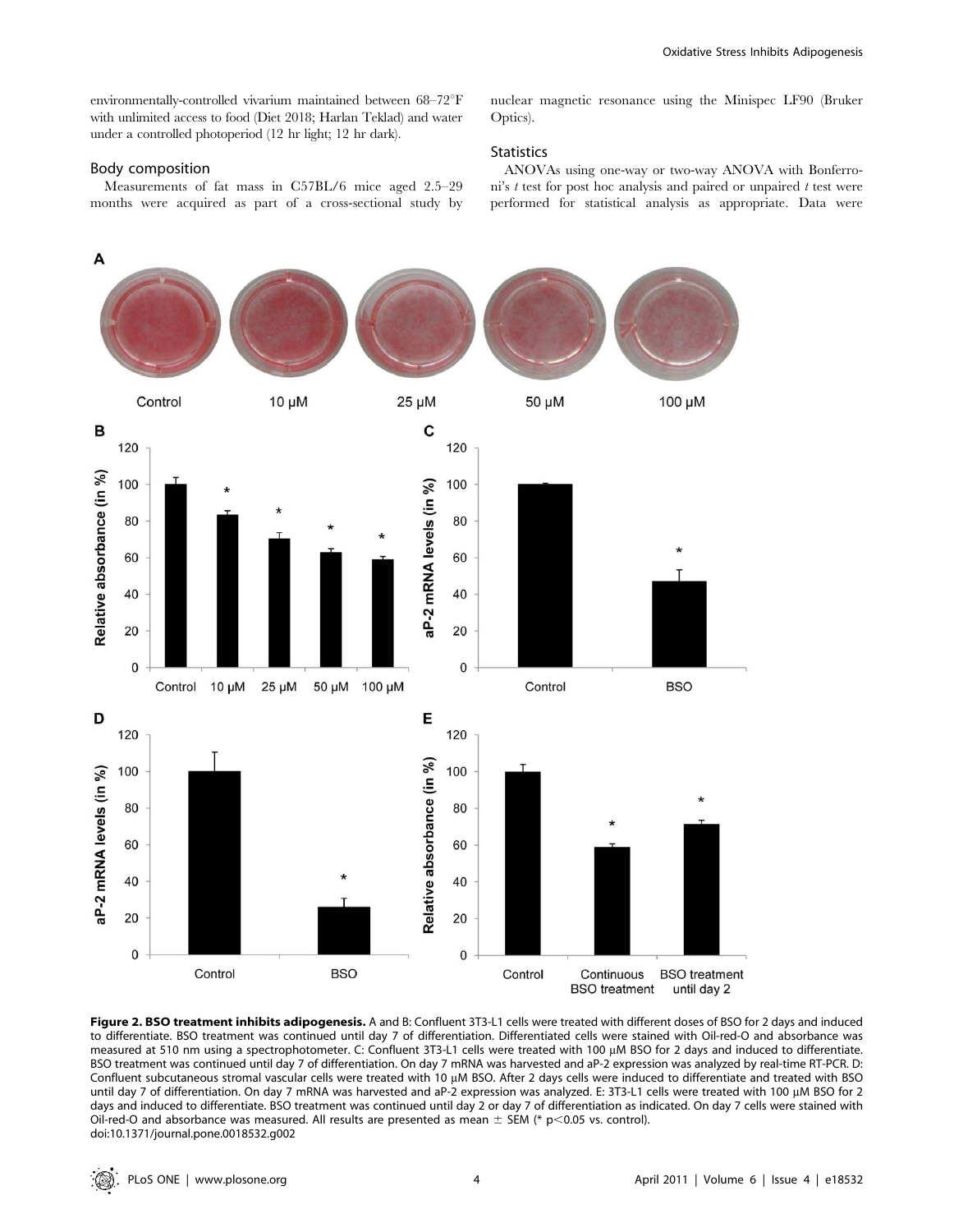reported as means  $\pm$  SEM. P values <0.05 were considered statistically significant.

#### Results

#### Aging in mice results in a loss of fat mass and increased oxidative stress in adipose tissue

To determine whether aging is associated with changes in body mass and composition, we first followed weight and fat mass in aging C57BL/6 mice. As depicted in Figure 1A, after an initial increase in body weight during the first year there was a continuous decline in body mass in the second and third year of life. Analysis of body composition revealed that this decline in body mass was primarily due to a loss of fat mass (Figure 1B–C). At 29 months of age, the fat mass of C57BL/6 mice was reduced to approximately 30% of the peak fat mass at 12 months of age.

Since oxidative damage constitutes one of the most studied hallmarks of aging and is implicitly linked with age-related disease, we next analyzed whether aging results in increased oxidative stress in adipose tissue. As shown in Figure 1D, the ratio of reduced to oxidized glutathione in adipose tissue decreases significantly in 26-month old mice, representing a shift to increased oxidation.

#### Oxidative stress inhibits adipogenesis in 3T3-L1 preadipocytes and stromal vascular cells

Based on the observation that aging is associated with a decline in fat mass and a concomitant increase in oxidative stress, we next analyzed whether oxidative stress affects adipogenesis. The GSHdependent ROS scavenging network represents one of the key host defense mechanisms against oxidative stress [27]. Oxidative stress in conjunction with GSH depletion is associated with various diseases and can be achieved pharmacologically to increase endogenously produced oxidative stress using BSO, a specific and irreversible inhibitor of glutamate cysteine ligase [37]. As depicted in Fig. 2A and B, glutathione depletion using BSO significantly inhibited the differentiation of post-confluent 3T3-L1 preadipocytes. Correspondingly, BSO treatment reduced mRNA expression of the adipocyte marker aP-2 after 7 days of differentiation in 3T3-L1 preadipocytes (Figure 2C). Similar results were observed in murine preadipocytes derived from the stromal vascular fraction of inguinal (Figure 2D) as well as epididymal fat pads (data not shown) indicating that the observed inhibition of adipocyte differentiation is also applicable to primary preadipocytes. Due to their significantly higher differentiation capacity in vitro, further experiments in primary preadipocytes were performed in SVC of subcutaneous depots. Quantification of Oil-red-O-staining further revealed a comparable inhibition of adipocyte differentiation in 3T3-L1 preadipocytes exposed to BSO treatment either continuously until day 7 or only until day 2 of differentiation (Figure 2E). These results indicate that the inhibition of adipogenesis by BSO occurs at least in part during the initial phase of differentiation, which represents the mitotic clonal expansion phase required for preadipocyte differentiation.

#### Glutathione depletion induces oxidative stress

To document specificity of the BSO compound with respect to increased oxidative stress and glutathione depletion, we next measured intracellular ROS levels in 3T3-L1 adipocytes using H2DCF-DA. As expected, BSO treatment increased ROS levels by 6-fold 24 h after the induction of differentiation (Figure 3A). Furthermore, reconstitution of glutathione levels in BSO-treated 3T3-L1 cells by providing glutathione-ethylester was sufficient to improve the adipogenic capacity (Figure 3B). These data confirm specificity of BSO treatment and demonstrate that glutathione depletion increases oxidative stress in adipocytes and inhibits adipogenesis.

#### Oxidative stress inhibits the mitotic clonal expansion

The observation that oxidative stress inhibits adipocyte differentiation during the first two days of the differentiation process pointed to an inhibition of the mitotic clonal expansion, a prerequisite for adipocyte differentiation. Consistent with this notion, the mitotic expansion of 3T3-L1 preadipocytes following induction of differentiation was significantly decreased by BSO treatment (Figure 4A). To further corroborate that BSO inhibits



Figure 3. Glutathione depletion induces intracellular ROS formation during differentiation. A: Confluent 3T3-L1 cells were treated with 100 µM BSO. After 2 days BSO treatment was renewed and cells were induced to differentiate. 24 h after hormonal induction cells were incubated with 10 µM H<sub>2</sub>DCFDA and analyzed by FACS. B: Confluent 3T3-L1 cells were treated with 100 µM BSO until day 2 of differentiation. 5 mM GSH-ester was added one day prior to differentiation. On day 7 of differentiation cells were stained with Oil-red-O and analyzed using a spectrophotometer. All results are presented as mean  $\pm$  SEM (\* p<0.05 vs. control,  $\#$  p<0.05 vs. BSO). doi:10.1371/journal.pone.0018532.g003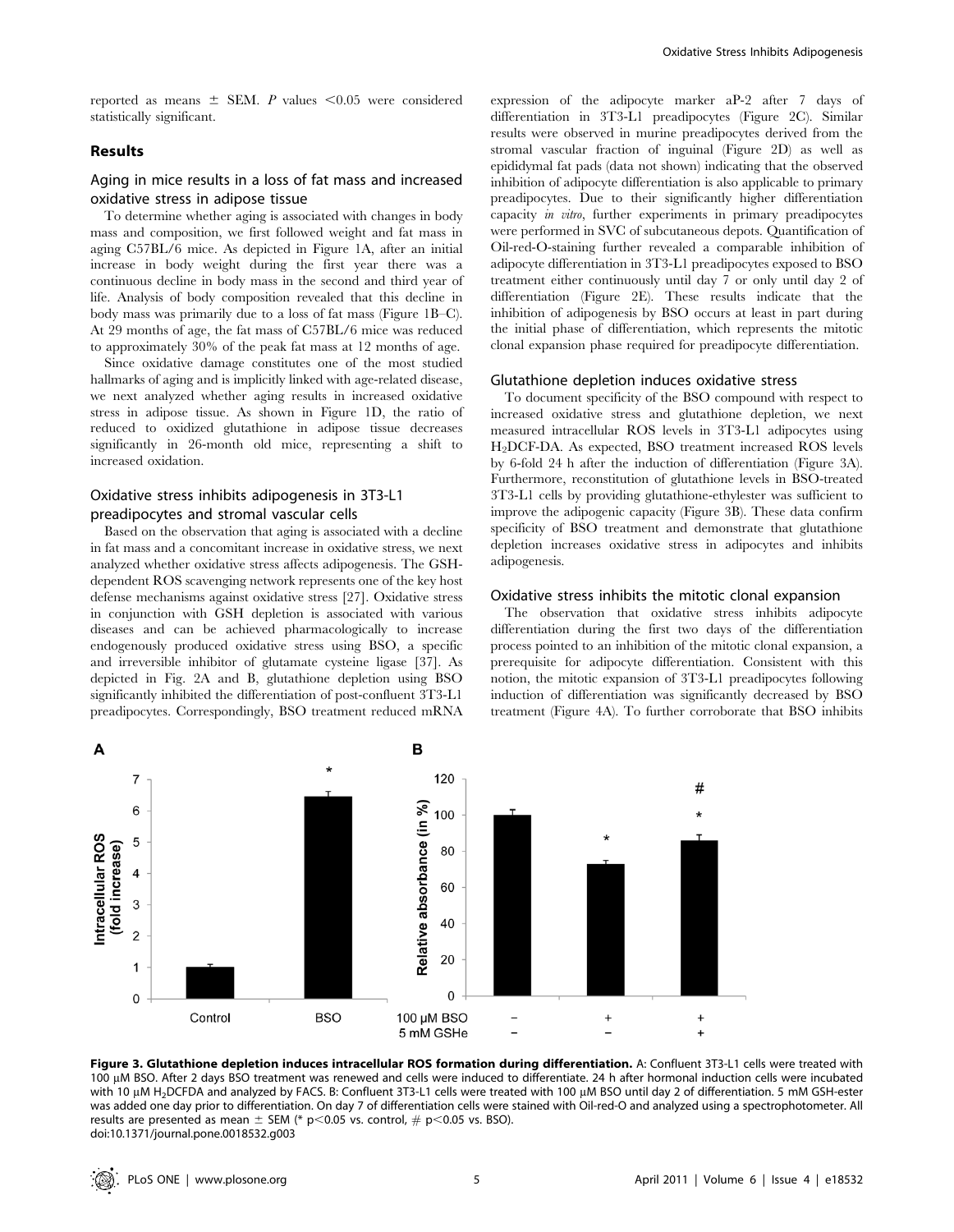mitosis of preadipocytes we followed proliferation rates using CFSE labeling, a dye that is inherited equally by daughter cells after division, resulting in the sequential halving of fluorescence with each generation. As depicted in Figure 4B, BSO treated cells exhibited considerably reduced cell division rates evidenced by an increased retention of fluorescence. FACS analysis further revealed that oxidative stress inhibited S phase entry during the mitotic clonal expansion and resulted in an increased number of cells arrested in the  $G_0/G_1$  phase (Figure 4C). Similarly, BSO treatment of stromal vascular cells inhibited cell cycle progression



Figure 4. BSO treatment inhibits mitotic clonal expansion. A: Confluent 3T3-L1 cells were treated with 100 µM BSO. After 2 days cells were induced to differentiate. BSO treatment was renewed with every change of medium. Cells were counted at induction and at day 3 of differentiation using a hemocytometer. Cell number did not differ at induction of differentiation. B: Confluent cells were treated with 100 µM BSO for two days. Cells were labeled with CFSE and induced to differentiate. BSO treatment was renewed with every change of medium. On day 3 of differentiation cells were collected and analyzed using FACS. CFSE mean fluorescence declines with cell division, and geometric mean fluorescence is inversely proportional to the proliferation rate. C: Cells were treated as described in A. 24 h after induction of differentiation cell cycle distribution was assessed by DNA staining with propidium iodide and subsequent FACS analysis. Cell cycle distribution did not differ at induction of differentiation (baseline). D: Confluent subcutaneous stromal vascular cells were treated with 10 µM BSO. After 2 days, BSO treatment was renewed and cells were induced to differentiate. Cell cycle distribution was analyzed after 16 h. All results are presented as mean  $\pm$  SEM (\* p<0.05 vs. control). doi:10.1371/journal.pone.0018532.g004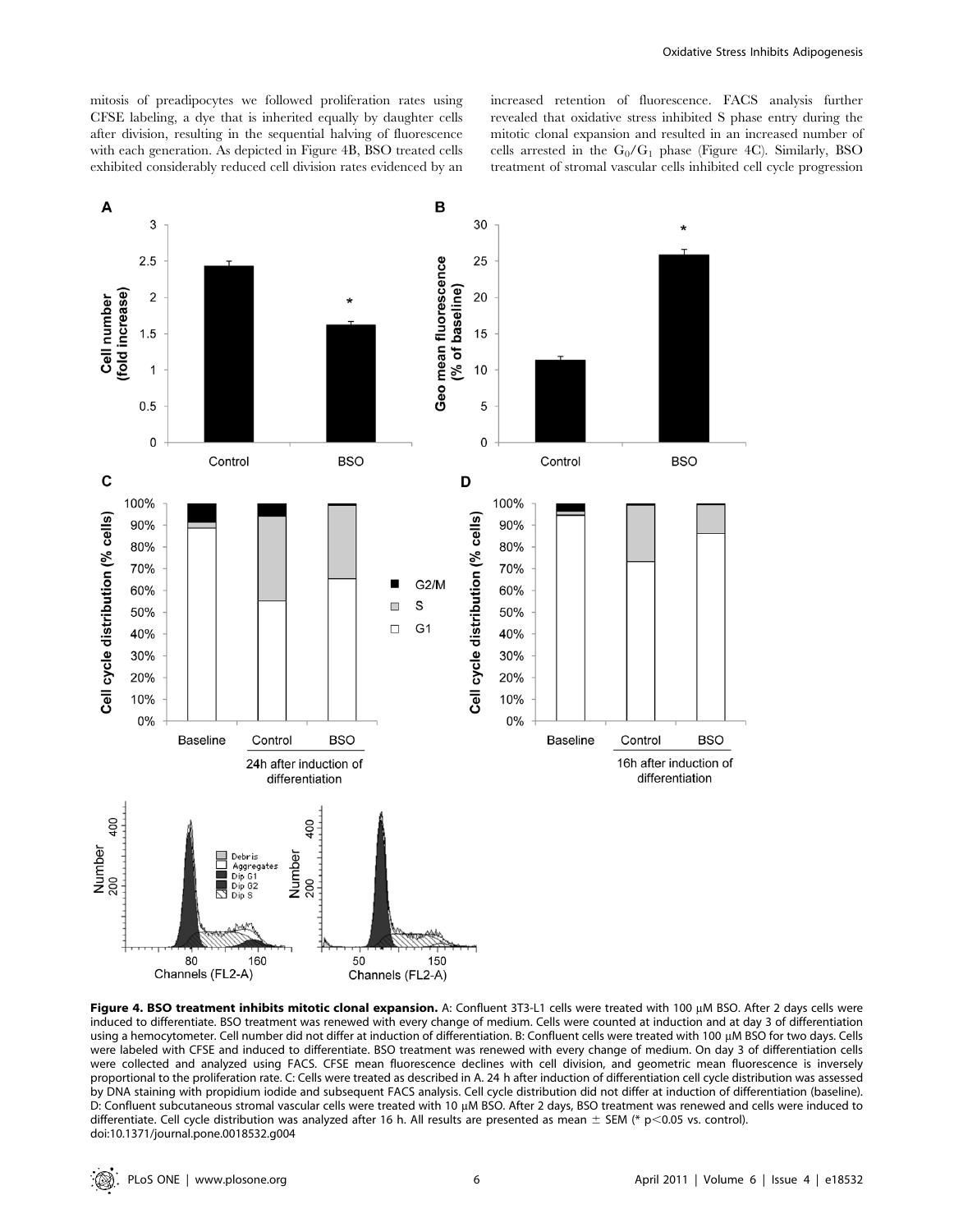#### BSO treatment results in down-regulation of E2F target genes during mitotic clonal expansion

 $G_1 \rightarrow S$  phase transition requires phosphorylation of the retinoblastoma protein (Rb) resulting in the transactivation of S phase target genes by the transcription factor E2F [38]. Rb phosphorylation is induced by the formation of cyclin and cyclindependent kinase (CDK) complexes and repressed by association with negative regulatory subunits, the CDK inhibitors (CDKI) [39]. As shown in Figure 5A, mitotic clonal expansion during differentiation was associated with a decline in  $p27<sup>Kip1</sup>$  protein levels, and neither the degradation of  $p27^{Kip1}$  nor p21 protein levels were affected by increased oxidative stress. During the initial

A

p21

phase of mitotic clonal expression the phosphorylation of Rb was induced; however, this phosphorylation step was not modulated by BSO (Figure 5B). Furthermore, BSO did not alter the induction of E2F1 expression during mitotic clonal expansion (Figure 5C). In contrast, the induction of the downstream S phase E2F target genes cyclin A and MCM7 was considerably reduced at both protein and mRNA expression levels in preadipocytes treated with BSO (Figure 5D–F).

#### Oxidative stress alters the E2F-dependent transactivation of the MCM7 target promoter

To further determine the mechanisms underlying the altered transcription of the bona fide E2F target genes cyclin A and MCM7 by oxidative stress, we next analyzed the promoter activity of these two genes. Exemplified for the MCM7 promoter in Figure 6A, BSO treatment profoundly decreased the activity of a luciferase reporter

#



E

600

cells were induced to differentiate. BSO treatment was renewed with every change of medium. Whole cell lysate was collected at the indicated time points and analyzed for protein expression of p21, p27, phosphorylated Rb, E2F1, cyclin A, MCM7, and GAPDH. E and F: 3T3-L1 cells were treated as described in A. mRNA was harvested at induction of differentiation and at day 1 of differentiation. MCM7 and cyclin A2 expression was analyzed by real-time RT-PCR. All results are presented as mean  $\pm$  SEM (\* p<0.05 vs. control, # p<0.05 vs. baseline). doi:10.1371/journal.pone.0018532.g005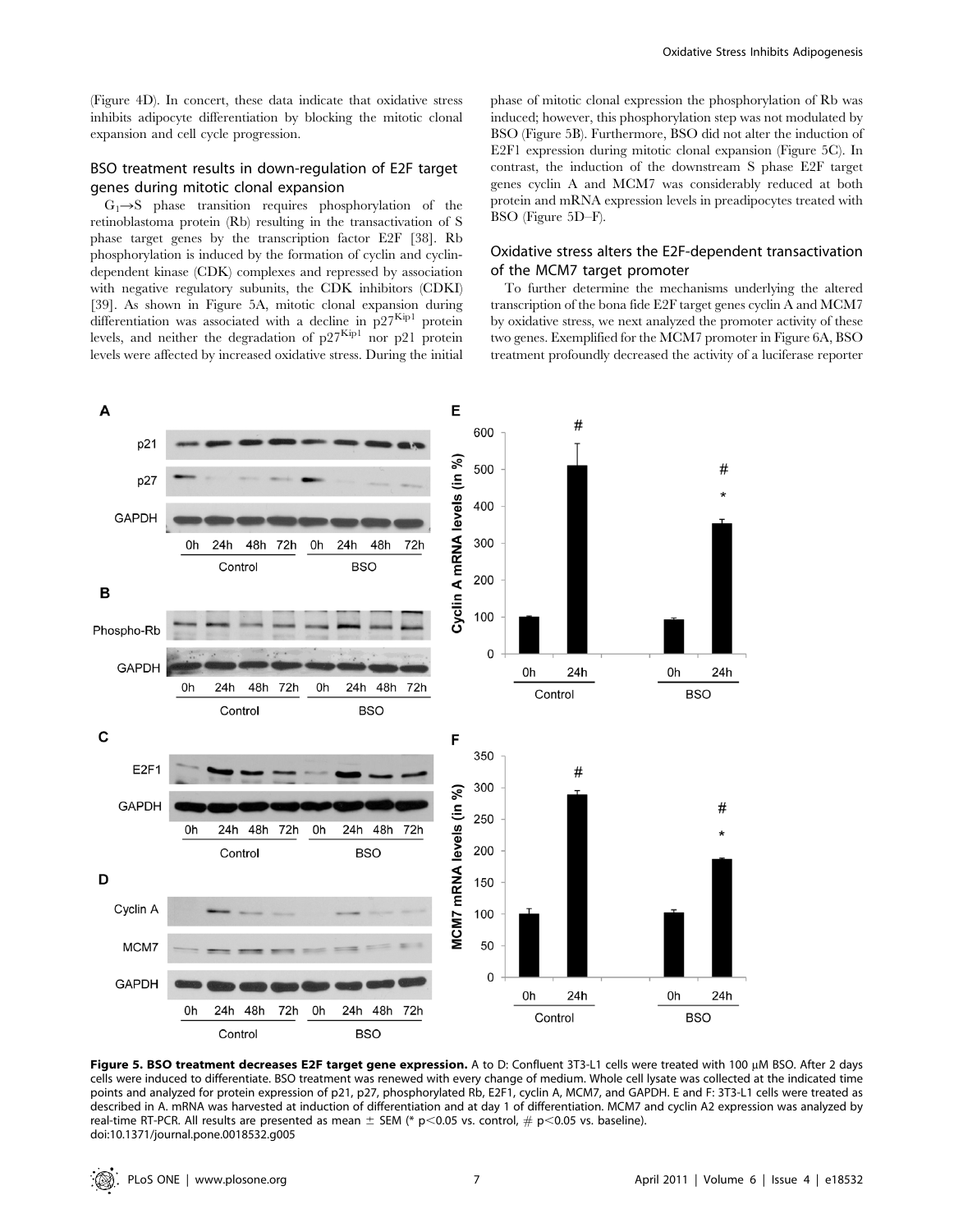driven by the MCM7 promoter. Furthermore, ChIP assays demonstrated that oxidative stress altered the induction of E2F binding to its consensus site in the MCM7 promoter during the early differentiation process (Figure 6B). Collectively, these data indicate that the inhibition of cell cycle transition by oxidative stress is at least in part the result of an altered transactivation and transcriptional silencing of E2F target genes.

#### Aged adipose tissue displays reduced expression of E2F target genes and adipocyte differentiation markers

We next analyzed E2F target gene expression in adipose tissue of young and old mice that displayed an accumulation of oxidative stress during aging. As depicted in Figure 7A and B, aging was associated with a significant decline in the expression of cyclin A and MCM7 in epididymal adipose tissue. Furthermore, this decrease in E2F target gene expression was accompanied by a decrease in transcript levels of the adipocyte differentiation marker aP-2 (Figure 7C). These data demonstrate similar alterations in gene expression between aged adipose tissue and BSO treated 3T3-L1 preadipocytes.

#### **Discussion**

Oxidative damage is postulated to be a key mechanism involved in organismal aging [24]. While oxidative stress accumulates in adipose tissue and has been implicated in insulin resistance [31], the inherent mechanisms linking oxidative damage to adipose tissue dysfunction remain unknown. In the present study, we demonstrate that aging of mice is associated with a decline in fat mass and the accumulation of oxidative stress. We further establish that oxidative stress through glutathione depletion alters adipocyte differentiation by inhibiting the mitotic clonal expansion. In concert, these data may provide a previously unrecognized mechanism contributing to age-related adipose tissue dysfunction.

Using longitudinal NMR analysis our studies documented an age-related decline of fat mass in mice, a finding that is consistent with a prior study [40]. We further demonstrate for the first time that this age-related loss of adipose tissue mass is associated with the accumulation of oxidative stress. Considering both observations and the well-established inhibition of progenitor proliferation and differentiation by oxidative damage [25], we hypothesized a causal relationship and tested whether oxidative stress alters adipogenesis. Our approach to induce oxidative stress employed the depletion of glutathione, a sophisticated non-enzymatic antioxidant defense system, allowing the accumulation of endogenously generated ROS [27]. Increased oxidative stress generated through glutathione depletion inhibited adipocyte differentiation of 3T3-L1 fibroblasts and primary stromal vascular cell fractions. Since adipocyte differentiation involves a chronologically regulated and complex network of cell cycle regulators and adipogenic transcription factors [41], we investigated the stage at which oxidative stress affects this differentiation process. Interestingly, cells treated with BSO for only the first two days of differentiation exhibited an almost similar inhibition of adipogenesis as cells treated for the entire seven days of differentiation. This first phase of differentiation is characterized by the progression of preadipocytes through one or two cell cycle divisions, referred to as mitotic clonal expansion [41]. Since glutathione depletion potently inhibited preadipocyte proliferation, these observations indicate that oxidative stress inhibits adipocyte differentiation at least in part by blocking their mitotic clonal expansion. Considering further that aging impairs the replicative potential of preadipocytes and their differentia-



Figure 6. Oxidative stress alters E2F-dependent transactivation of the MCM7 promoter. A: 3T3-L1 cells were treated with 100  $\mu$ M BSO. After 2 days cells were transfected with a MCM7 promoter luciferase reporter plasmid. Following transfection, cells were induced to differentiate and BSO treatment was renewed. Luciferase activity was assayed 24 h after initiation of differentiation. Transfection efficiency was adjusted by normalizing firefly luciferase activities to renilla luciferase activities generated by cotransfection with pRL-CMV. B: Confluent subcutaneous stromal vascular cells were treated with 10 uM BSO. After 2 days BSO treatment was renewed and cells induced to differentiate. Cells were collected at indicated time points for ChIP assays. After chromatin immunoprecipitation with an E2F antibody or control IgG, quantitative real-time RT-PCR analysis was performed with primer pairs covering the E2F-binding site in the MCM7 promoter. All results are presented as mean  $\pm$  SEM (\* p<0.05 vs. control,  $\#$  p<0.05 vs. baseline). doi:10.1371/journal.pone.0018532.g006

tion capacity [15,16,17,18], we would infer that oxidative stress constitutes a possible mechanism underlying age-related adipose tissue dysfunction.

The mechanism by which glutathione depletion in 3T3-L1 cells inhibited mitotic expansion involved an inhibition of cell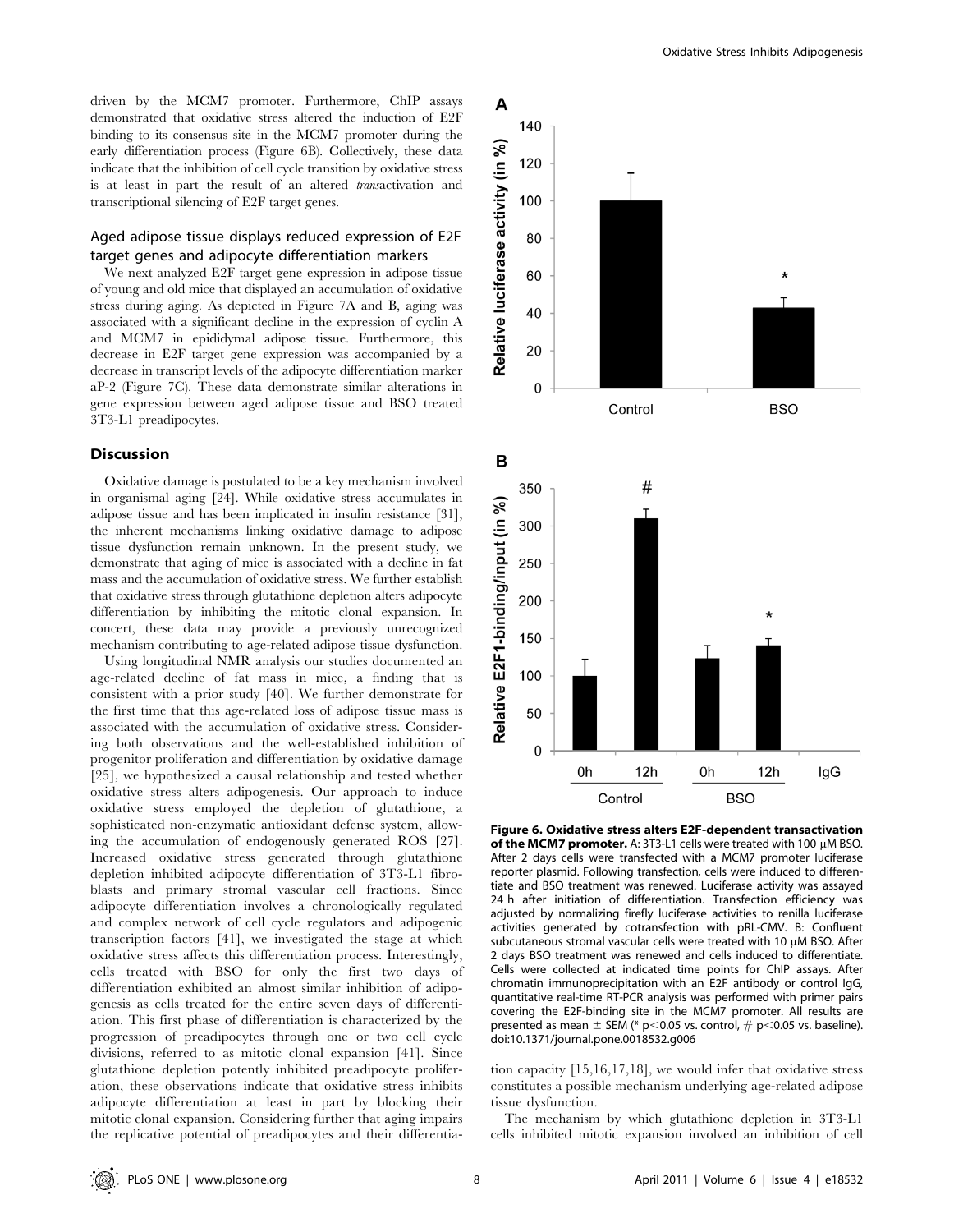

cycle progression at the  $G_1 \rightarrow S$ -phase transition. Progression through the S phase is governed by the phosphorylation of Rb, which releases the repression of E2F target genes allowing transcription of S phase genes [38]. Oxidative stress exhibited no effect on the upstream CDKI or on the phosphorylation of Rb by cyclin/CDK complexes. However, the expression and transcriptional activation of the downstream E2F target genes cyclin A and MCM7 were significantly reduced in BSO-treated 3T3-L1 cells. Similarly, increased oxidative stress in adipose tissue of aged mice was accompanied by decreased expression of cyclin A and MCM7. These experiments indicate that oxidative stress alters the ability of E2F to transactivate its target genes, independently of Rb phosphorylation. This concept is supported by a recent study demonstrating that stress signals interfere with the E2Fdependent transactivation of genes required for S phase progression [42]. Although the detailed transcriptional mechanisms responsible for the silencing of E2F target genes remain unknown, it is possible that epigenetic modifications induce a transcriptionally inert chromatin environment, considering the widespread epigenetic changes occurring in response to oxidative damage [43]. Alternatively, E2F transcriptional activity may be repressed through negative cross-talk with other transcription factors. For example, oxidative stress is well established to activate inflammatory signaling, and Akari et al. recently demonstrated that NF-kB signaling represses E2F transcription factors [44]. Another group of transcription factors which may modulate E2F binding activities during adipogenesis are DP (DRTF1 polypeptide) proteins [45]. In particular, oxidative stress could potentially inhibit DP protein expression levels or its posttranslational modification, which could repress the binding activity of its heterodimeric partner E2F. Finally, Fajas et al. revealed that E2F1 deficiency in mice inhibits adipogenesis [46], lending further compelling support for a key role of E2F in the control of adipogenesis in vivo.

Several prior studies have established an important role of glutathione-dependent oxidative stress in adipose tissue function and metabolism in vivo. Consistent with our observations, a recent study by Loh et al. reported that genetic deficiency of glutathione peroxidase 1 increased reactive oxygen species and decreased fat mass expansion following high fat diet feeding [47]. Similarly, pharmacologic glutathione depletion in rats treated with BSO resulted in decreased body weight and altered insulin-stimulated glucose uptake in adipose tissue [48,49]. However, since fat mass was not analyzed in this report, further studies on the effect of oxidative stress on energy balance and metabolism are warranted. Nevertheless, the decreased body weight in response to BSO combined with the associated adipose tissue insulin resistance noted in this study point to an important role of oxidative stress in adipose tissue biology and metabolism. This notion is further supported by studies in humans demonstrating that reduced glutathione infusion increases insulin sensitivity [50], providing further confirmation that oxidative stress alters insulin sensitivity. Considering this literature and our findings in concert, it appears conceivable to speculate that the inhibition of adipogenesis by oxidative stress may constitute an important contributor to the loss of adipose tissue mass during aging. However, further studies are warranted to confirm this hypothesis and to define the mechanisms underlying the development of insulin resistance in response to aging.

#### Author Contributions

Conceived and designed the experiments: HMF KJP RdC DB. Performed the experiments: HMF KJP FG YZ HQ KLJ DC EBH. Analyzed the data: HMF KJP RdC DB. Wrote the paper: HMF DB.